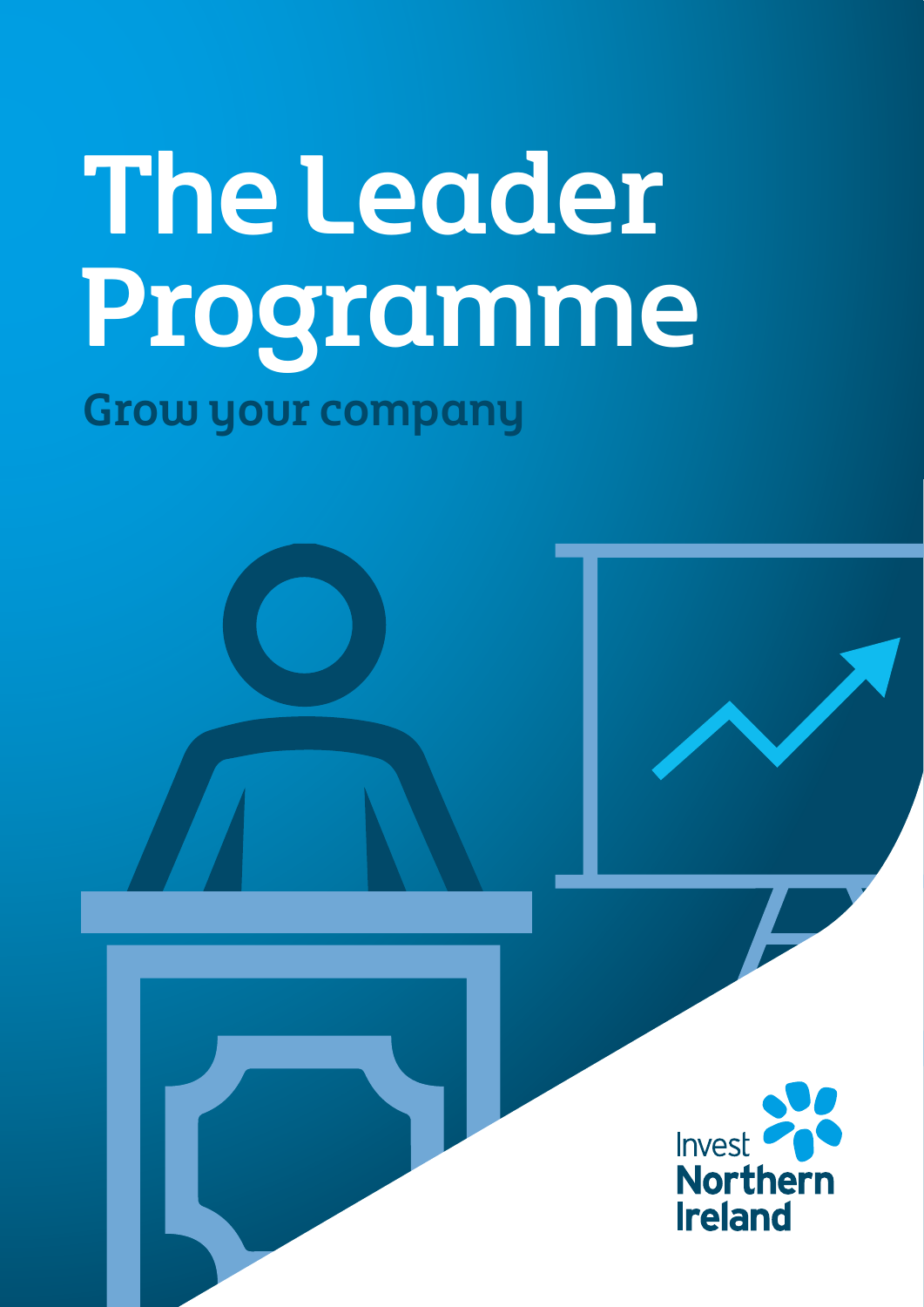# About the Programme

### What is the Leader Programme?



The Invest NI Leader Programme is specifically designed to enable SME leaders to grow their business.

The programme offers you as a leader an opportunity to assess your business's performance. It combines one to one and peer learning in addition to the latest leadership thinking from experts and guest speakers.

You will benefit from the advice of an experienced business mentor to assist you in the development of a growth action plan. Working with an executive coach you will gain an insight into your personal leadership style. The programme is challenging but it will enhance your leadership performance to achieve the growth options identified.

### Who is the programme for?

The programme is aimed at the overall leader of an SME, the Managing Director, Chief Executive or Owner-Manager who can demonstrate:

- $\oslash$  A clear strategic need and willingness to change
- $\oslash$  Commitment and time available
- $\oslash$  Turnover ideally greater than £1 million
- $\oslash$  A history of profitable trading
- $\oslash$  An existing robust business model

The programme is open to companies that are currently customers of Invest NI.

# Why should you apply?

- Do you spend too much time on operational activities when you should be focusing on setting the direction for your business?
- Do you need to build a more professional company structure in order to grow internationally?
- Are you the founder or driving force of the firm?
- Do you need to redefine your leadership role in order to grow the company?
- Has your company grown rapidly but you have not had time to focus on setting up the processes to achieve growth?
- Do you at times feel isolated in your role as the leader of the business?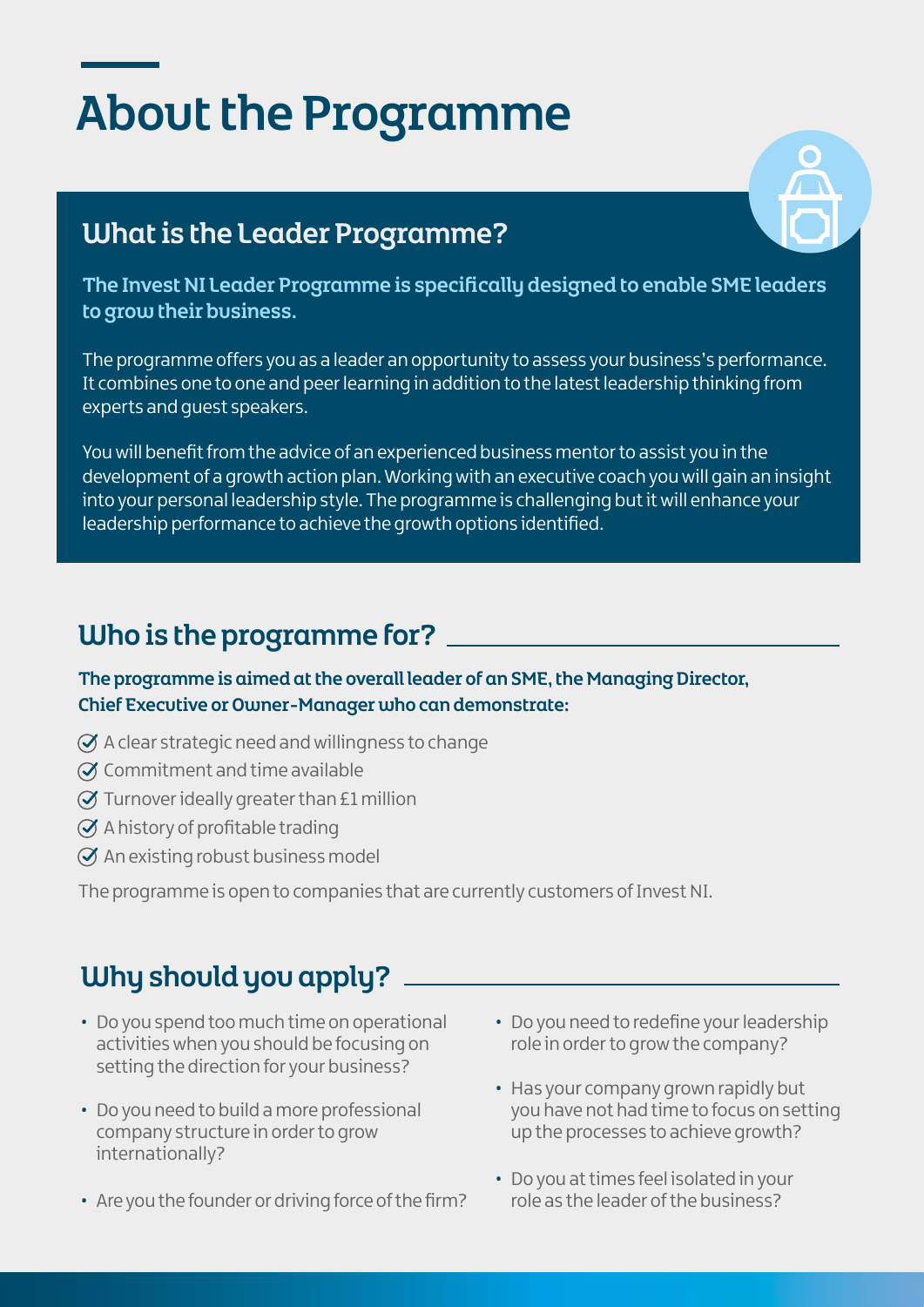### Programme elements

Each of the programme elements will support and challenge participating SMEs in a variety of ways:



#### Business Mentoring

A pool of experienced entrepreneurs and business owners will work with you to develop a Growth Action Plan. The business mentors will provide a challenge function and work with you to develop a strategic focus for your business. There will be up to five days of mentoring time available.

#### Leadership Coaching

A panel of accredited executive coaches will help you to develop an understanding of your leadership style. The coaches will work with you in strengthening your leadership attributes to deliver on the growth ambitions for your company. There will be up to three days of coaching time available.

#### Shared Learning through Peer Networks

Facilitated networks of other SME leaders will provide exposure to best practice examples and shared experiences on leadership and business issues. This learning contributes to both your individual and company growth activities. There will be five group sessions during the programme.

" The Leader Programme was a great opportunity for me to bring better focus and accountability to a relatively new senior management team. The combination of mentoring and coaching worked well for me and the team, and we are in a much stronger position to achieve our ambitious growth plan."

COLM GRIMES, CK International Limited

# Get in touch



**The Leader Programme commences in April 2019 and concludes January 2020** There will be a programme recruitment event in March 2019 which will introduce you to the programme elements and provide an opportunity to hear from previous programme participants.



**If you are interested in finding out more, please contact Laura Brown T:** 028 9069 8387 or **laura.brown@investni.com**